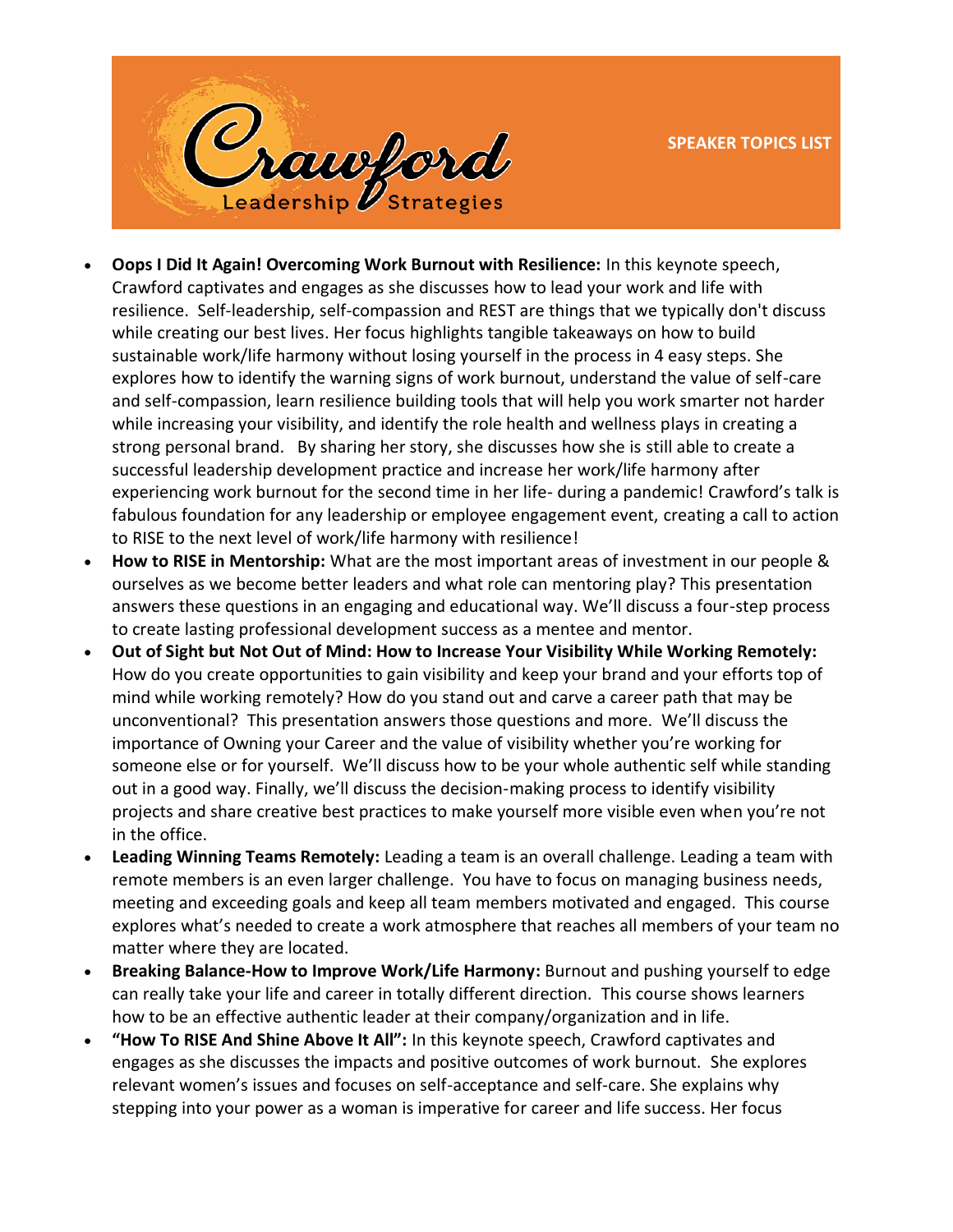

highlights the importance that putting yourself first is not only a selfless act but a necessity in living a courageous and fulfilled life. By sharing her story, she discusses how adversity is the fuel of empowerment. Crawford infuses education and entertainment while sharing models and concepts women can put immediately into practice to lead the lives they are destined to live. Crawford's talk is a fabulous foundation for any women's leadership or empowerment event, creating a call to action to RISE to another level of leadership.

- **How to RISE and Thrive in Times of Change:** How do you embrace change in your world and keep you and your team productive? In this age of Volatility, Uncertainty, Complexity and Ambiguity (VUCA) how will you manage in times of change. Participants will learn why change is so challenging, a critical thinking tool to effectively communicate the change and useful best practices to manage through the changes to increase productivity.
- **How to RISE and Shine with Effective Time Management:** There never seems to be enough time in the day to get things done, right?! Often times you may feel like you can't even get things that *must* get done because of competing demands from work, family and life. But you *can* gain control and get time to work for you. This workshop shares four practical steps to RISE© and shine with time management success.
- **How to RISE and Bridge the Gap:** The Training Associates report that more than 80 percent of US employers believe that workers aged 50 and more are "a valuable resource for training and mentoring" and "an important source of institutional knowledge." During this web event, attendees will understand the generational landscape and how they fit into a diverse workplace, learn the importance of developing a "beginner's mindset" and learn how to leverage their skills to RISE and thrive in the workplace.
- **How to Campaign for Your Career:** This course discusses steps on how to effectively drive your career so that you stand out in good way. We cover what to do once goals are set and what you can do to keep the momentum going and share several tips on improving your visibility and professional brand. We'll also cover the importance of networking, how to rebound from setbacks, the value showing up and the art of upward coaching. What participants will learn in this course: Understand how to create a career goal and strategize a plan of action, learn effective networking skills to gain visibility, discover how resilience plays a part in career growth, and find creative ways to promote your professional brand.
- **Feedback: How to Dish it and Take It- Tips on how to give and receive feedback:** In this course, I share tips on how to receive and give effective Feedback conversations with upper leadership and/or team members. Having an effective feedback/developmental conversation is needed to help promote a two-way relationship and foster clear communication. You will learn techniques where you can still use your voice and stand tall in your value as a leader.
- **Fix Your Face- Tips on how to give and receive feedback as a Woman of Color**: In this course I share tips of Fixing Your Face when having Feedback conversations with leadership and/or team members. Having an effective feedback/developmental conversation is needed to help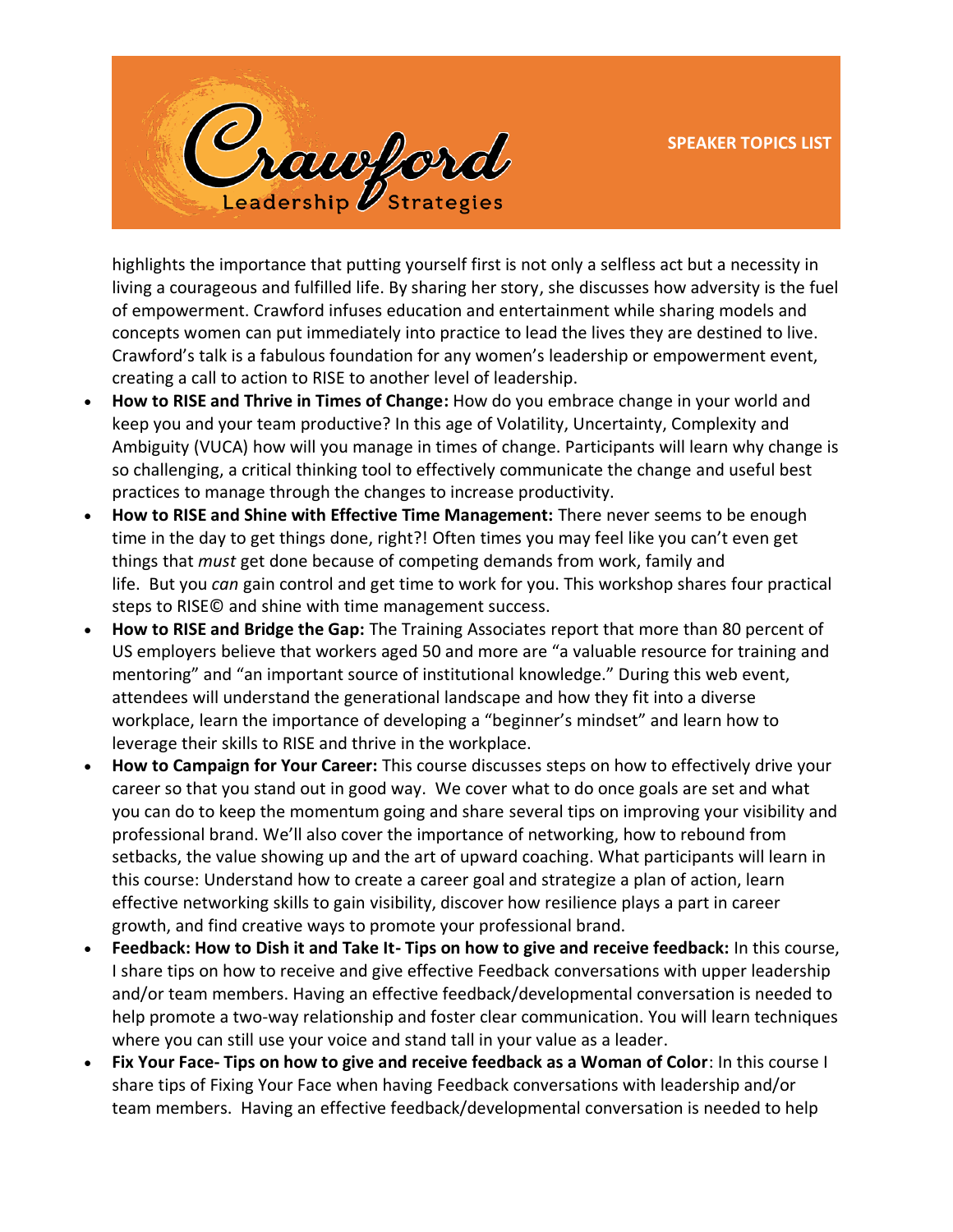

promote a two-way relationship and foster clear communication. You will learn techniques where you can still use your voice and stand tall in your value as a female leader of color.

- **RISE: 4 Steps to Creating Your Personal Brand & Increasing Your Visibility:** How do you create opportunities for yourselves to gain visibility to grab attention to keep yourself and keep yourself top of mind. How do you stand out and carve a career path that may be unconventional? This course discusses the importance of Owning your Career and value of Mentorship/Sponsorship. How to be your whole authentic self and making yourself stand out in a good way. What participants will learn in this course: Understand why your visibility at work important, discuss the decision-making process to identify visibility projects and learn best practices to make you more visible at work.
- **Like a Boss: Effective Communication Skills, Executive Presence:** Executive presence is a mixture of personality, skill and emotional intelligence, when combined, provide all of the right signals. Leaders know they need executive presence to drive results, develop others and grow their careers. This course discusses how to be your whole self by communicating effectively and not missing out on career growth. What participants will learn in this course: Discuss the components of executive presence, understand effective communication skills, identify how your external brand plays a part in your executive presence, and discover how Emotional Intelligence will increase executive presence and communication.
- **What's EQ Got to Do With It?** Participants will learn how Emotional Intelligence isn't just a buzz word to understand but a key skill to strengthen if they want to improve their leadership style and productivity. Through engaging lecture and self -assessment, participants will learn the different elements of Emotional Intelligence, how to strengthen each element through practice and understand its greater impact to career and personal success.
- **Speak UP: Effective Negotiation Skills to Raise Your Voice and Your Value:** As you drive your career, you'll need strategies to speak up and show your value. By attending this course, you will learn: The reasons behind why negotiating can be so challenging, how to identify the right timing for negotiation, how to successfully prepare for a negotiation conversation and effective negotiation skills and techniques to create a better negotiation experience for both parties.
- **Speak UP II: Effective Negotiation Skills to Raise Your Voice and Your Value in Performance Evaluations:** As you drive your career, you'll need strategies to speak up and show your value especially when it comes to evaluating your performance on a regular basis. By attending this course, you will learn: The reasons behind why negotiating can be so challenging, how to identify the right timing for negotiation during performance evaluations and career development discussions, how to successfully prepare for a negotiation conversation and effective negotiation skills and techniques to create a better negotiation experience for both parties.
- **BOUNCING FORWARD: How to RISE© and Reframe Your Life With Resilience:** Resiliency is a key leadership skillset to not only manage your career but your life. It's the ability to transform